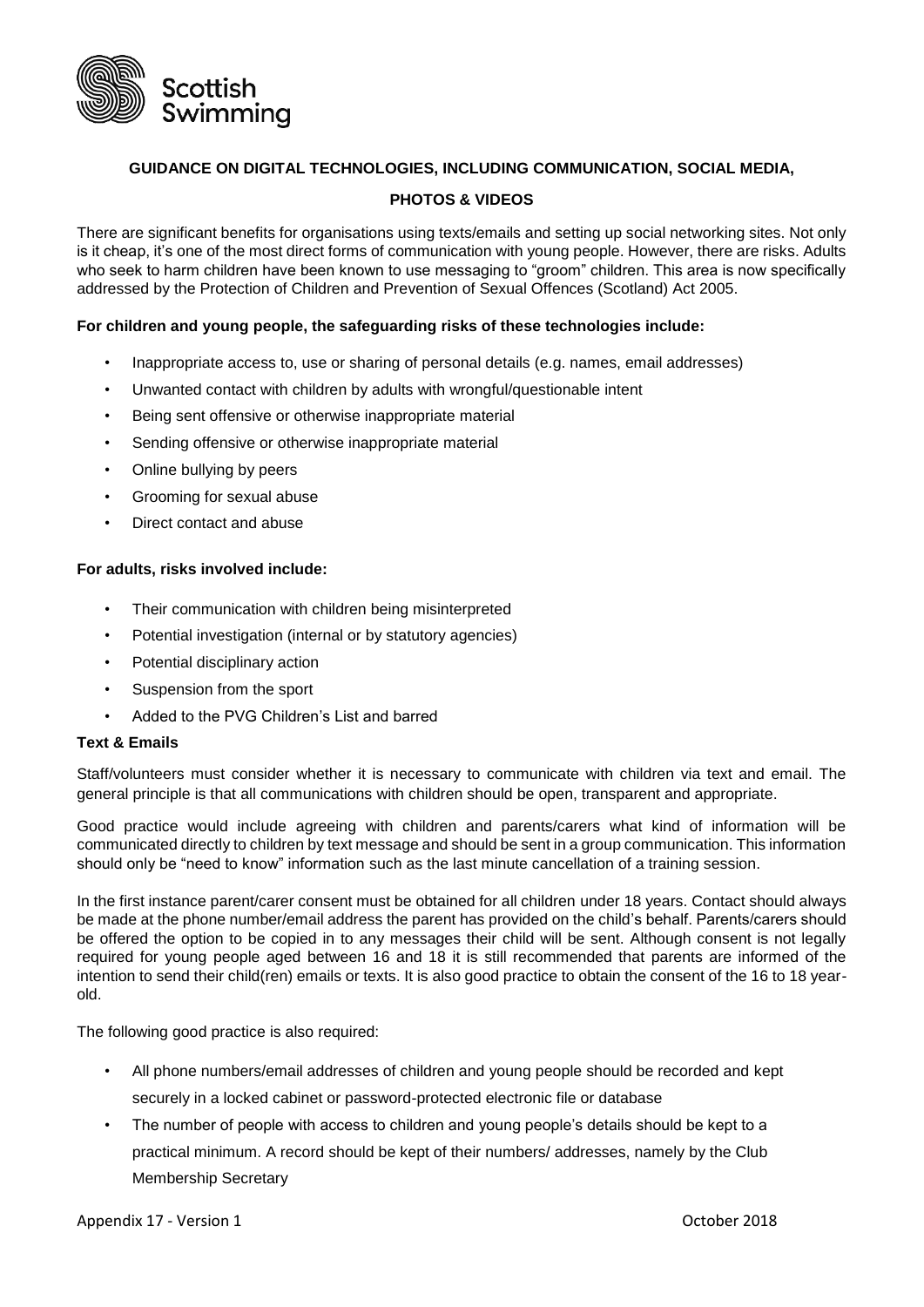

- Messages should never contain any offensive, abusive or inappropriate language. They should not be open to misinterpretation
- The organisation should be clear that messages should be sent only to communicate aquatic related matters: details of meeting points, training, match details, competition results etc. The same message should be sent to every member of the group/team
- Communication by text/email between coaches/ volunteer and children/young people should include a copy to a third party e.g. copy to relevant WPO and/or parent

#### **Internet**

The internet brings with it an opportunity for organisations to extend their community profile, advertise and communicate easily with their members.

Sometimes this is done via social networking platforms such as Facebook and Twitter. Thought should be given to content, tone and how sites or social networking platforms and pages will be monitored.

In terms of publishing information and pictures, the following good practice should be noted:

### Permission

- Written parent/carer consent must be obtained for all children aged under 18 before publishing any information or pictures of a child. If the material is changed from the time of consent, the parents/ carers must be informed and consent provided for the changes.
- Special care must be taken in relation to vulnerable children e.g. child fleeing domestic violence or a child with a disability, and consideration given to whether publication would place the child at risk.
- Young athletes who have a public profile as a result of their achievements are entitled to the same protection as all other children. In these cases, common sense is required when implementing these guidelines. All decisions should reflect the best interests of the child.

Use of Images and Information

- Information published on the websites/social networking sites must never include personal information that could identify a child e.g. home address, email address, telephone number of a child. All contact must be directed to the club. Credit for achievements by a child should be restricted to first names e.g. Tracey was Player of the Year 2002.
- Children must never be portrayed in a demeaning, tasteless or a provocative manner.
- Information about specific events or meetings e.g. coaching sessions must not be distributed to any individuals other than to those directly concerned.

#### Concerns

• Any concerns or enquiries about publications or the internet should be reported to the Club WPO.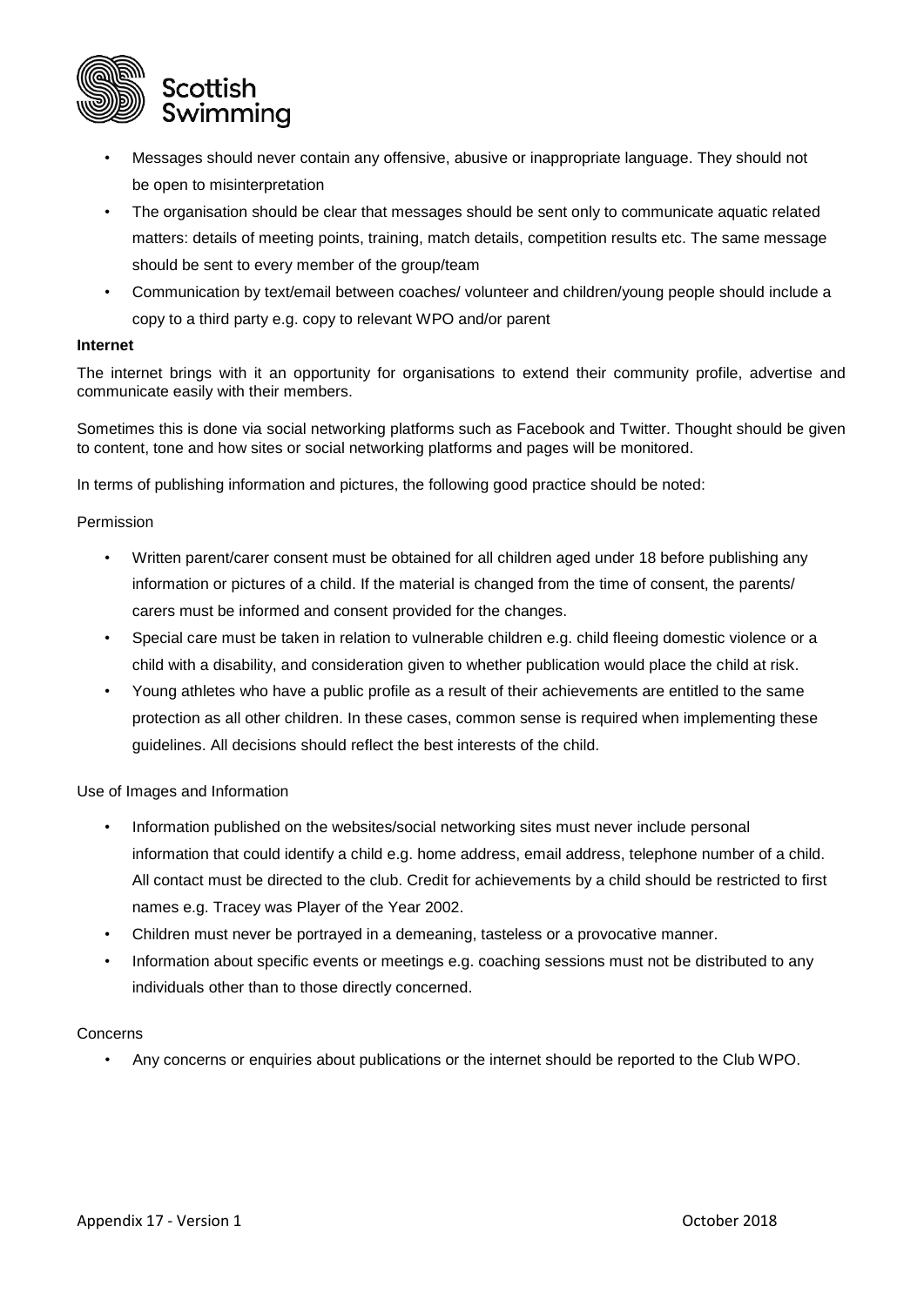

## **Social Networking Sites**

The following is recommended if the club decides to allow mutual access between it and its members (including children):

Permission

- Obtain written permission from parents/carers of under 18s to allow mutual interaction with the organisation profile. Make parents/carers aware of the profile's existence, the site the child will be accessing and the restrictions of use for this preferred site
- An official agreement should be in place which states that access to members' profiles are used only to pass on relevant information or to answer questions regarding organisation or sport issues. This agreement should also be incorporated into the club rules or Code of Conduct
- Set up a club profile rather than staff/volunteer profiles. This avoids access from members to individual's profiles
- Keep the club profile on "private" allowing only members access to it (the organisation can monitor this and accept or decline requests to join)

### Concerns

• Informal online "chat" with members around subjects outside the sport/activity should be immediately discouraged.

Private matters or questions should also be discouraged. However, any disclosures should be removed from the site and dealt with in line with accordingly.

### **Internet Forums**

There has been an increase in the use and abuse of internet forums to target individuals or to engage contributors in debates which can cause upset and embarrassment to children and young people.

Sites should be well monitored and any offending comments removed.

A coach, member of staff or volunteer should refrain from being drawn into any debates concerning selection, performance or personalities – even where the subject of the discussion is anonymous. This could be considered a breach of the code of conduct or poor practice.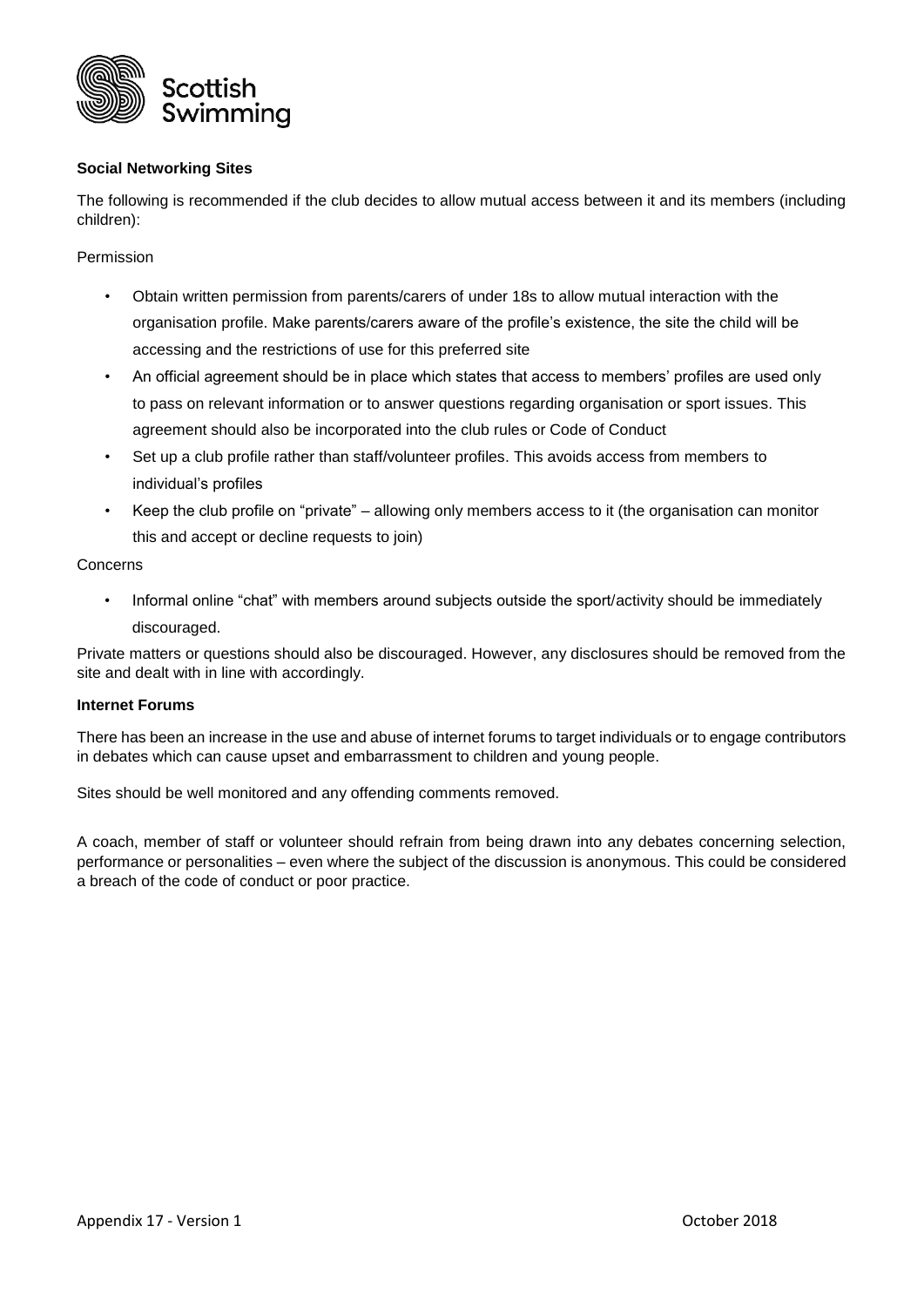

## **Photography & Video**

The aim of these guidelines is to not to prevent bona fide persons from recording footage for performance development reasons or the recording of achievements.

They aim to:

- Ensure that children are protected from the misuse of opportunities to take or manipulate film and video footage in a way that harms children or places them at risk of harm
- The possible identification of a child when an image is accompanied by personal information, which can make a child vulnerable to an individual who may wish to contact and start to 'groom' that child for abuse
- Identification and locating of children where there are safeguarding concerns, which would increase their vulnerability due to:
- Their removal from their family for their own safety
- Restrictions on their contact with one parent following a parental separation
- Being a witness in criminal proceedings

Some sports take place in areas where organisers have little or no control over the environment such as an open river or areas to which the public have general rights of access e.g. the open countryside. In these circumstances, organisers should take all reasonable steps to promote the safe use of photographing and filming and to respond to any concerns raised.

#### **Key Principles:**

- Scottish Swimming will take all reasonable steps to promote the safe use of photographing and filming at all events and activities with which it is associated. However, Scottish Swimming has no power to prevent individuals photographing or filming in public places.
- Scottish Swimming reserves the right at all times to prohibit the use of photography, film or video at any event or activity with which it is associated.
- Scottish Swimming has produced a Photographic & Video Equipment Policy

## **Publishing Images**

Rules to remember:

- Ask for parental/athlete permission to take/use their image. This ensures that they are aware of the way the image will be used. A photography/video consent form is one way to do this.
- Images will not be shared with external agencies unless express permission is obtained from the child and parent.
- If naming a child or group of children in an image, only use their first names, as this will reduce the risk of inappropriate, unsolicited attention from people within and out with the sport.
- Never include other detailed information about an individual.
- Special care must be taken in relation to vulnerable children e.g. child fleeing domestic violence, and consideration given to whether publication or use of the pictures/film would place the child at risk.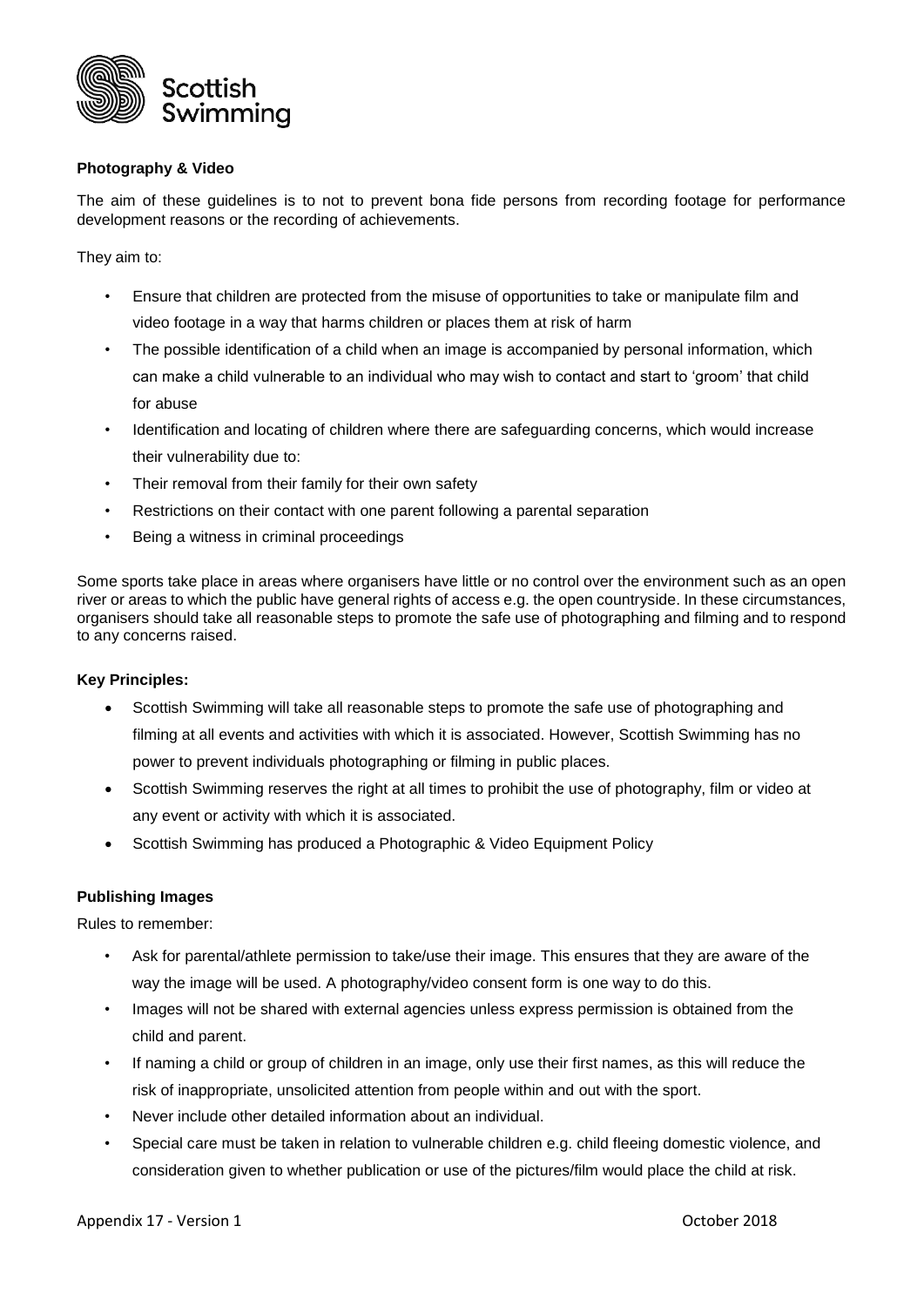

- Athletes modesty is to be protected at all times:
- Action shots should be a celebration of the sporting activity and not a sexualised image in a sporting context.
- Action shots should not be taken or retained where the photograph reveals a torn or displaced swimming costume.
- Poolside shots of children should normally be above the waist only in a swimming costume, though full club kit shots are approved.
- Athletes should only be photographed in swimwear during action shots.
- Scottish Swimming will do everything reasonable in the individual circumstances to give effect to the wishes of parents and children. All actions by Scottish Swimming will be based on the best interests of the child.
- No unsupervised access or one-to-one sessions will be allowed unless this has been explicitly agreed with the child and parent.
- No photographing or filming will be permitted in changing areas, toilets or showers.
- All images and accompanying information will comply with Scottish Swimming policies, where this is within the control of Scottish Swimming.

## **Use of Photographic equipment at Aquatics events**

Scottish Swimming does not want to prevent parents, carers or spectators being able to take legitimate photographs or video footage of competitors.

However, there is evidence that certain individuals will visit sporting events to take inappropriate photographs or video footage of children/young people**.** 

All Clubs should be vigilant about this possibility and implement appropriate procedures:

- Notification prior to event to clubs/parents/athletes of potential photography/filming during aquatic event.
- Registration of intention to photograph will be required on the day. This enables tracking of the equipment and operator should concerns arise in the future.
- Those who have sought and obtained permission to photograph or film will be formally identifiable e.g. a badge or sticker will be issued, after production of the letter of approval and identification
- Information about what to do if concerned about photographing and filming will be available at all events.

## Concerns:

Anyone behaving in a way which could reasonably be construed as inappropriate in relation to filming or photographing should be reported to the person in charge on the day. The circumstances should be reported to the person in charge on the day or Wellbeing & Protection Officer.

Where appropriate the person in charge / Wellbeing & Protection Officer should report concerns to the police.